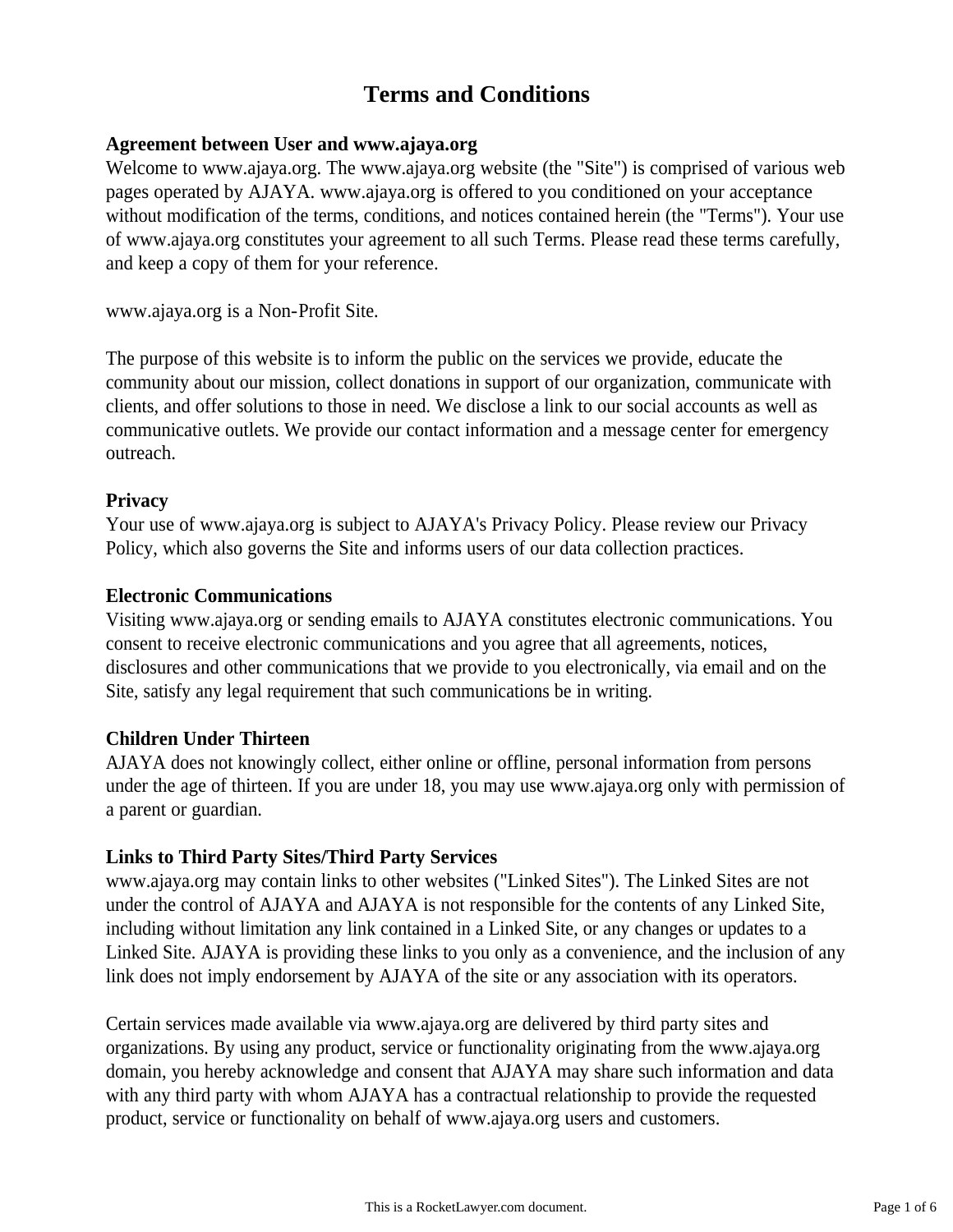# **No Unlawful or Prohibited Use/Intellectual Property**

You are granted a non-exclusive, non-transferable, revocable license to access and use www.ajaya.org strictly in accordance with these terms of use. As a condition of your use of the Site, you warrant to AJAYA that you will not use the Site for any purpose that is unlawful or prohibited by these Terms. You may not use the Site in any manner which could damage, disable, overburden, or impair the Site or interfere with any other party's use and enjoyment of the Site. You may not obtain or attempt to obtain any materials or information through any means not intentionally made available or provided for through the Site.

All content included as part of the Service, such as text, graphics, logos, images, as well as the compilation thereof, and any software used on the Site, is the property of AJAYA or its suppliers and protected by copyright and other laws that protect intellectual property and proprietary rights. You agree to observe and abide by all copyright and other proprietary notices, legends or other restrictions contained in any such content and will not make any changes thereto.

You will not modify, publish, transmit, reverse engineer, participate in the transfer or sale, create derivative works, or in any way exploit any of the content, in whole or in part, found on the Site. AJAYA content is not for resale. Your use of the Site does not entitle you to make any unauthorized use of any protected content, and in particular you will not delete or alter any proprietary rights or attribution notices in any content. You will use protected content solely for your personal use, and will make no other use of the content without the express written permission of AJAYA and the copyright owner. You agree that you do not acquire any ownership rights in any protected content. We do not grant you any licenses, express or implied, to the intellectual property of AJAYA or our licensors except as expressly authorized by these Terms.

#### **Use of Communication Services**

The Site may contain bulletin board services, chat areas, news groups, forums, communities, personal web pages, calendars, and/or other message or communication facilities designed to enable you to communicate with the public at large or with a group (collectively, "Communication Services"). You agree to use the Communication Services only to post, send and receive messages and material that are proper and related to the particular Communication Service.

By way of example, and not as a limitation, you agree that when using a Communication Service, you will not: defame, abuse, harass, stalk, threaten or otherwise violate the legal rights (such as rights of privacy and publicity) of others; publish, post, upload, distribute or disseminate any inappropriate, profane, defamatory, infringing, obscene, indecent or unlawful topic, name, material or information; upload files that contain software or other material protected by intellectual property laws (or by rights of privacy of publicity) unless you own or control the rights thereto or have received all necessary consents; upload files that contain viruses, corrupted files, or any other similar software or programs that may damage the operation of another's computer; advertise or offer to sell or buy any goods or services for any business purpose, unless such Communication Service specifically allows such messages; conduct or forward surveys, contests, pyramid schemes or chain letters; download any file posted by another user of a Communication Service that you know, or reasonably should know, cannot be legally distributed in such manner; falsify or delete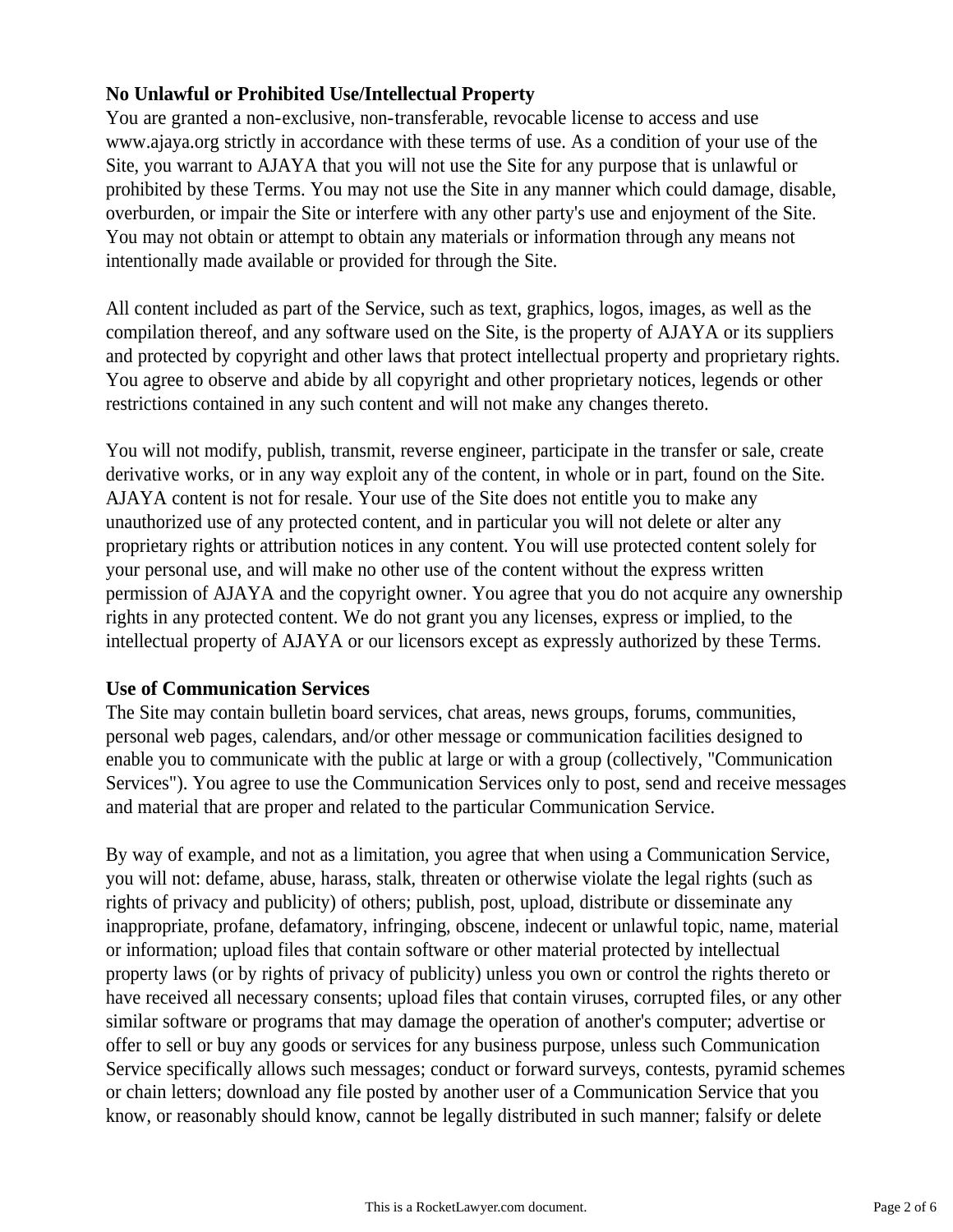any author attributions, legal or other proper notices or proprietary designations or labels of the origin or source of software or other material contained in a file that is uploaded; restrict or inhibit any other user from using and enjoying the Communication Services; violate any code of conduct or other guidelines which may be applicable for any particular Communication Service; harvest or otherwise collect information about others, including e-mail addresses, without their consent; violate any applicable laws or regulations.

AJAYA has no obligation to monitor the Communication Services. However, AJAYA reserves the right to review materials posted to a Communication Service and to remove any materials in its sole discretion. AJAYA reserves the right to terminate your access to any or all of the Communication Services at any time without notice for any reason whatsoever.

AJAYA reserves the right at all times to disclose any information as necessary to satisfy any applicable law, regulation, legal process or governmental request, or to edit, refuse to post or to remove any information or materials, in whole or in part, in AJAYA's sole discretion.

Always use caution when giving out any personally identifying information about yourself or your children in any Communication Service. AJAYA does not control or endorse the content, messages or information found in any Communication Service and, therefore, AJAYA specifically disclaims any liability with regard to the Communication Services and any actions resulting from your participation in any Communication Service. Managers and hosts are not authorized AJAYA spokespersons, and their views do not necessarily reflect those of AJAYA.

Materials uploaded to a Communication Service may be subject to posted limitations on usage, reproduction and/or dissemination. You are responsible for adhering to such limitations if you upload the materials.

# **Materials Provided to www.ajaya.org or Posted on Any AJAYA Web Page**

AJAYA does not claim ownership of the materials you provide to www.ajaya.org (including feedback and suggestions) or post, upload, input or submit to any AJAYA Site or our associated services (collectively "Submissions"). However, by posting, uploading, inputting, providing or submitting your Submission you are granting AJAYA, our affiliated companies and necessary sublicensees permission to use your Submission in connection with the operation of their Internet businesses including, without limitation, the rights to: copy, distribute, transmit, publicly display, publicly perform, reproduce, edit, translate and reformat your Submission; and to publish your name in connection with your Submission.

No compensation will be paid with respect to the use of your Submission, as provided herein. AJAYA is under no obligation to post or use any Submission you may provide and may remove any Submission at any time in AJAYA's sole discretion.

By posting, uploading, inputting, providing or submitting your Submission you warrant and represent that you own or otherwise control all of the rights to your Submission as described in this section including, without limitation, all the rights necessary for you to provide, post, upload, input or submit the Submissions.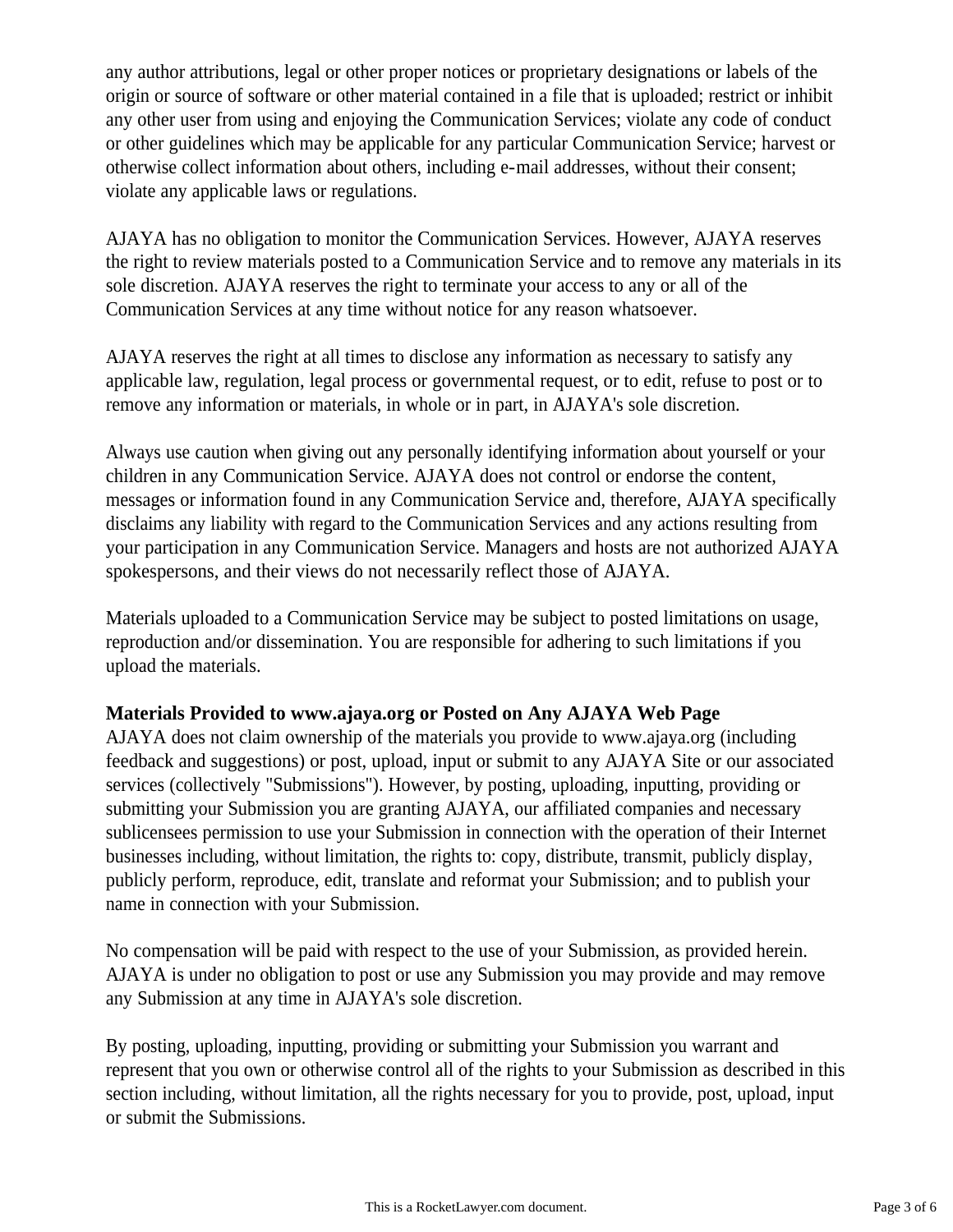## **Third Party Accounts**

You will be able to connect your AJAYA account to third party accounts. By connecting your AJAYA account to your third party account, you acknowledge and agree that you are consenting to the continuous release of information about you to others (in accordance with your privacy settings on those third party sites). If you do not want information about you to be shared in this manner, do not use this feature.

#### **International Users**

The Service is controlled, operated and administered by AJAYA from our offices within the USA. If you access the Service from a location outside the USA, you are responsible for compliance with all local laws. You agree that you will not use the AJAYA Content accessed through www.ajaya.org in any country or in any manner prohibited by any applicable laws, restrictions or regulations.

## **Indemnification**

You agree to indemnify, defend and hold harmless AJAYA, its officers, directors, employees, agents and third parties, for any losses, costs, liabilities and expenses (including reasonable attorney's fees) relating to or arising out of your use of or inability to use the Site or services, any user postings made by you, your violation of any terms of this Agreement or your violation of any rights of a third party, or your violation of any applicable laws, rules or regulations. AJAYA reserves the right, at its own cost, to assume the exclusive defense and control of any matter otherwise subject to indemnification by you, in which event you will fully cooperate with AJAYA in asserting any available defenses.

#### **Liability Disclaimer**

THE INFORMATION, SOFTWARE, PRODUCTS, AND SERVICES INCLUDED IN OR AVAILABLE THROUGH THE SITE MAY INCLUDE INACCURACIES OR TYPOGRAPHICAL ERRORS. CHANGES ARE PERIODICALLY ADDED TO THE INFORMATION HEREIN. AJAYA AND/OR ITS SUPPLIERS MAY MAKE IMPROVEMENTS AND/OR CHANGES IN THE SITE AT ANY TIME.

AJAYA AND/OR ITS SUPPLIERS MAKE NO REPRESENTATIONS ABOUT THE SUITABILITY, RELIABILITY, AVAILABILITY, TIMELINESS, AND ACCURACY OF THE INFORMATION, SOFTWARE, PRODUCTS, SERVICES AND RELATED GRAPHICS CONTAINED ON THE SITE FOR ANY PURPOSE. TO THE MAXIMUM EXTENT PERMITTED BY APPLICABLE LAW, ALL SUCH INFORMATION, SOFTWARE, PRODUCTS, SERVICES AND RELATED GRAPHICS ARE PROVIDED "AS IS" WITHOUT WARRANTY OR CONDITION OF ANY KIND. AJAYA AND/OR ITS SUPPLIERS HEREBY DISCLAIM ALL WARRANTIES AND CONDITIONS WITH REGARD TO THIS INFORMATION, SOFTWARE, PRODUCTS, SERVICES AND RELATED GRAPHICS, INCLUDING ALL IMPLIED WARRANTIES OR CONDITIONS OF MERCHANTABILITY, FITNESS FOR A PARTICULAR PURPOSE, TITLE AND NON-INFRINGEMENT.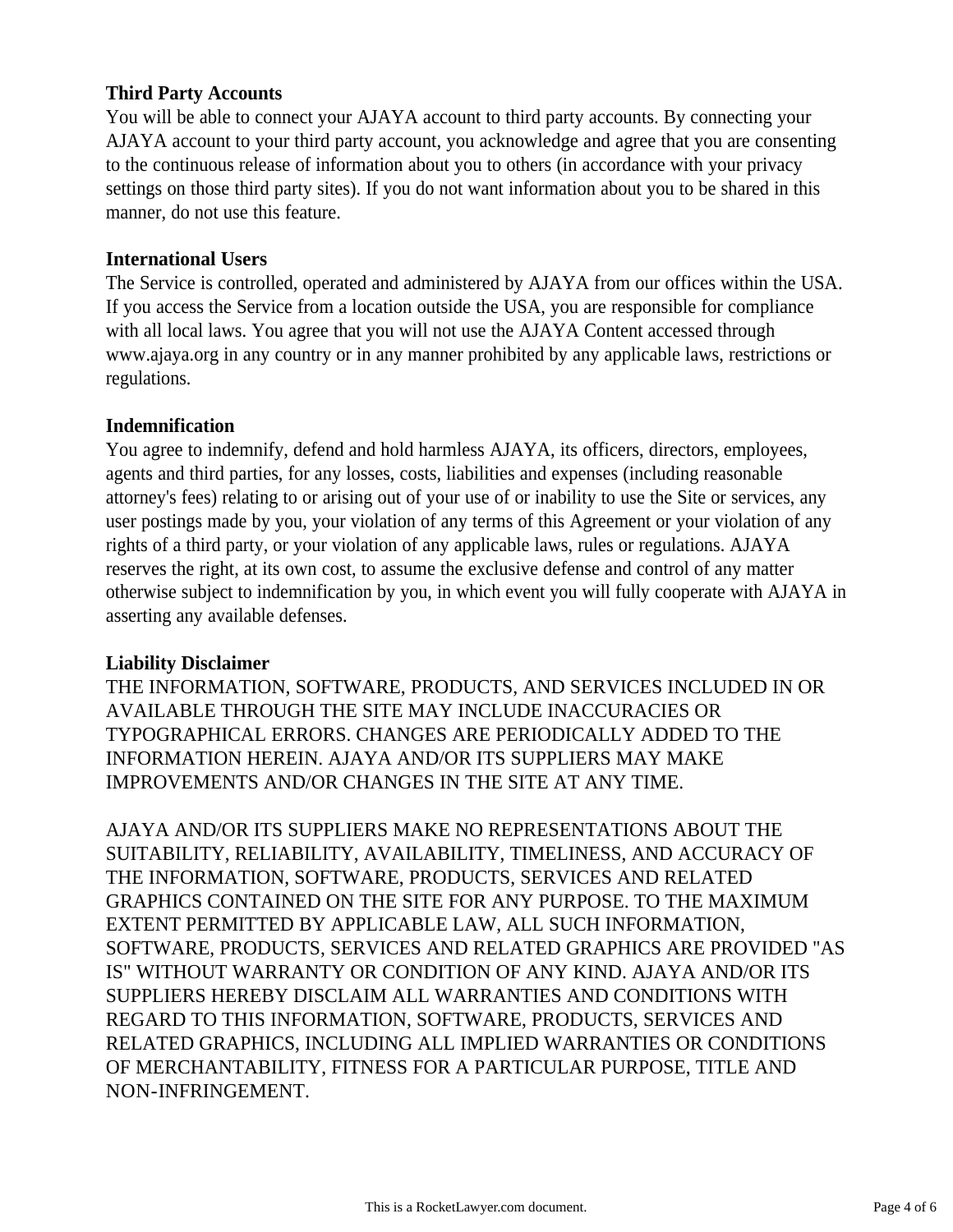TO THE MAXIMUM EXTENT PERMITTED BY APPLICABLE LAW, IN NO EVENT SHALL AJAYA AND/OR ITS SUPPLIERS BE LIABLE FOR ANY DIRECT, INDIRECT, PUNITIVE, INCIDENTAL, SPECIAL, CONSEQUENTIAL DAMAGES OR ANY DAMAGES WHATSOEVER INCLUDING, WITHOUT LIMITATION, DAMAGES FOR LOSS OF USE, DATA OR PROFITS, ARISING OUT OF OR IN ANY WAY CONNECTED WITH THE USE OR PERFORMANCE OF THE SITE, WITH THE DELAY OR INABILITY TO USE THE SITE OR RELATED SERVICES, THE PROVISION OF OR FAILURE TO PROVIDE SERVICES, OR FOR ANY INFORMATION, SOFTWARE, PRODUCTS, SERVICES AND RELATED GRAPHICS OBTAINED THROUGH THE SITE, OR OTHERWISE ARISING OUT OF THE USE OF THE SITE, WHETHER BASED ON CONTRACT, TORT, NEGLIGENCE, STRICT LIABILITY OR OTHERWISE, EVEN IF AJAYA OR ANY OF ITS SUPPLIERS HAS BEEN ADVISED OF THE POSSIBILITY OF DAMAGES. BECAUSE SOME STATES/JURISDICTIONS DO NOT ALLOW THE EXCLUSION OR LIMITATION OF LIABILITY FOR CONSEQUENTIAL OR INCIDENTAL DAMAGES, THE ABOVE LIMITATION MAY NOT APPLY TO YOU. IF YOU ARE DISSATISFIED WITH ANY PORTION OF THE SITE, OR WITH ANY OF THESE TERMS OF USE, YOUR SOLE AND EXCLUSIVE REMEDY IS TO DISCONTINUE USING THE SITE.

#### **Termination/Access Restriction**

AJAYA reserves the right, in its sole discretion, to terminate your access to the Site and the related services or any portion thereof at any time, without notice. To the maximum extent permitted by law, this agreement is governed by the laws of the State of North Carolina and you hereby consent to the exclusive jurisdiction and venue of courts in North Carolina in all disputes arising out of or relating to the use of the Site. Use of the Site is unauthorized in any jurisdiction that does not give effect to all provisions of these Terms, including, without limitation, this section.

You agree that no joint venture, partnership, employment, or agency relationship exists between you and AJAYA as a result of this agreement or use of the Site. AJAYA's performance of this agreement is subject to existing laws and legal process, and nothing contained in this agreement is in derogation of AJAYA's right to comply with governmental, court and law enforcement requests or requirements relating to your use of the Site or information provided to or gathered by AJAYA with respect to such use. If any part of this agreement is determined to be invalid or unenforceable pursuant to applicable law including, but not limited to, the warranty disclaimers and liability limitations set forth above, then the invalid or unenforceable provision will be deemed superseded by a valid, enforceable provision that most closely matches the intent of the original provision and the remainder of the agreement shall continue in effect.

Unless otherwise specified herein, this agreement constitutes the entire agreement between the user and AJAYA with respect to the Site and it supersedes all prior or contemporaneous communications and proposals, whether electronic, oral or written, between the user and AJAYA with respect to the Site. A printed version of this agreement and of any notice given in electronic form shall be admissible in judicial or administrative proceedings based upon or relating to this agreement to the same extent and subject to the same conditions as other business documents and records originally generated and maintained in printed form. It is the express wish to the parties